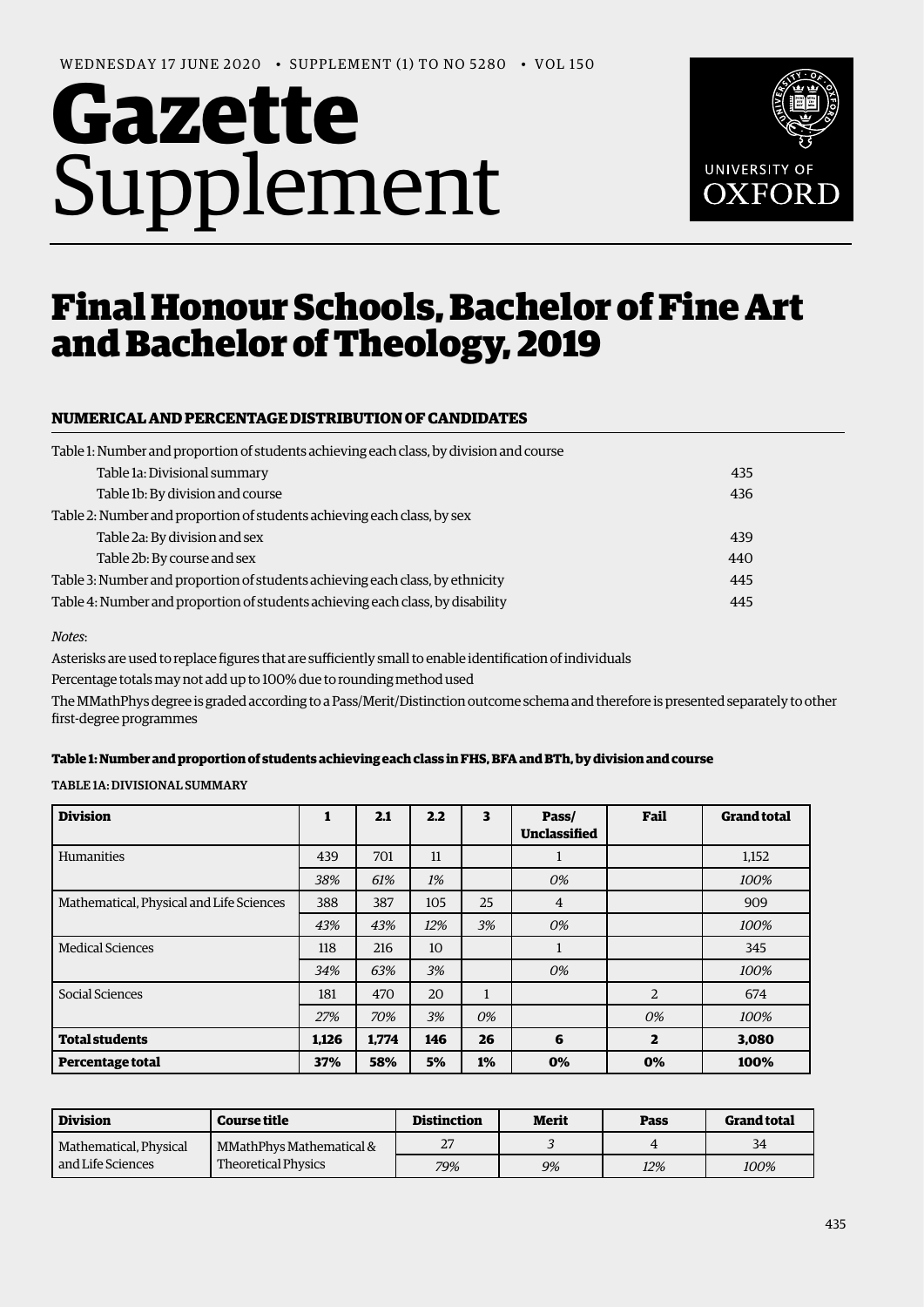### TABLE 2A: BY DIVISION AND SEX

| <b>Division</b> | <b>Course group</b>                | 1              | 2.1              | 2.2          | 3      | Pass/<br>Unclassified | Fail   | Grand<br>total |
|-----------------|------------------------------------|----------------|------------------|--------------|--------|-----------------------|--------|----------------|
| Humanities      | BA Ancient & Modern History        | 11             | 10               |              |        |                       |        | 21             |
|                 |                                    | 52%            | 48%              |              |        |                       |        | 100%           |
|                 | BA Classical Archaeology & Ancient | 6              | 13               |              |        |                       |        | 19             |
|                 | History                            | 32%            | 68%              |              |        |                       |        | 100%           |
|                 | <b>BA Classics &amp; English</b>   | $\overline{2}$ | $\overline{3}$   | $\mathbf{1}$ |        |                       |        | 6              |
|                 |                                    | 33%            | 50%              | 17%          |        |                       |        | 100%           |
|                 | BA Classics & Modern Languages     | $\ast$         | $\ast$           | $\ast$       | $\ast$ | $\ast$                | $\ast$ | 5              |
|                 |                                    | $\ast$         | $\ast$           | $\ast$       | $\ast$ | $\ast$                | $\ast$ | 100%           |
|                 | BA Classics & Oriental Studies     | $\ast$         | $\ast$           | $\ast$       | $\ast$ | $\ast$                | $\ast$ | $\overline{4}$ |
|                 |                                    | $\ast$         | $\ast$           | $\ast$       | $\ast$ | $\ast$                | $\ast$ | 100%           |
|                 | BA English & Modern Languages      | 11             | 13               |              |        |                       |        | 24             |
|                 |                                    | 46%            | 54%              |              |        |                       |        | 100%           |
|                 | BA English Language & Literature   | 79             | 154              |              |        |                       |        | 233            |
|                 |                                    | 34%            | 66%              |              |        |                       |        | 100%           |
|                 | BA European & Middle Eastern       | 6              | 5                |              |        |                       |        | 11             |
|                 | Languages                          | 55%            | 45%              |              |        |                       |        | 100%           |
|                 | <b>BA History</b>                  | 108            | 116              | $\mathbf{1}$ |        |                       |        | 225            |
|                 |                                    | 48%            | 52%              | 0%           |        |                       |        | 100%           |
|                 | BA History & Economics             | $\overline{2}$ | 10               |              |        |                       |        | 12             |
|                 |                                    | 17%            | 83%              |              |        |                       |        | 100%           |
|                 | <b>BA History &amp; English</b>    | 6              | 6                |              |        |                       |        | 12             |
|                 |                                    | 50%            | 50%              |              |        |                       |        | 100%           |
|                 | BA History & Modern Languages      | 11             | 6                |              |        |                       |        | 17             |
|                 |                                    | 65%            | 35%              |              |        |                       |        | 100%           |
|                 | <b>BA History &amp; Politics</b>   | 20             | 26               |              |        |                       |        | 46             |
|                 |                                    | 43%            | 57%              |              |        |                       |        | 100%           |
|                 | <b>BA History of Art</b>           | 6              | $\overline{7}$   |              |        |                       |        | 13             |
|                 |                                    | 46%            | 54%              |              |        |                       |        | 100%           |
|                 | <b>BA Literae Humaniores</b>       | 31             | $72\,$           | $\mathbf{1}$ |        |                       |        | 104            |
|                 |                                    | 30%            | 69%              | 1%           |        |                       |        | 100%           |
|                 | <b>BA Modern Languages</b>         | 58             | 104              | $\mathbf{1}$ |        |                       |        | 163            |
|                 |                                    | 36%            | 64%              | $1\%$        |        |                       |        | 100%           |
|                 | BA Modern Languages & Linguistics  | 5 <sup>5</sup> | 12               | $\mathbf{1}$ |        |                       |        | 18             |
|                 |                                    | 28%            | 67%              | 6%           |        |                       |        | 100%           |
|                 | <b>BA</b> Music                    | 26             | 41               |              |        |                       |        | 67             |
|                 |                                    | 39%            | 61%              |              |        |                       |        | 100%           |
|                 | <b>BA Oriental Studies</b>         | 11             | 20               |              |        | $\mathbf{1}$          |        | 32             |
|                 |                                    | 34%            | 62%              |              |        | $3\%$                 |        | 100%           |
|                 | BA Philosophy & Modern Languages   | $\overline{4}$ | $\boldsymbol{9}$ |              |        |                       |        | 13             |
|                 |                                    | 31%            | 69%              |              |        |                       |        | 100%           |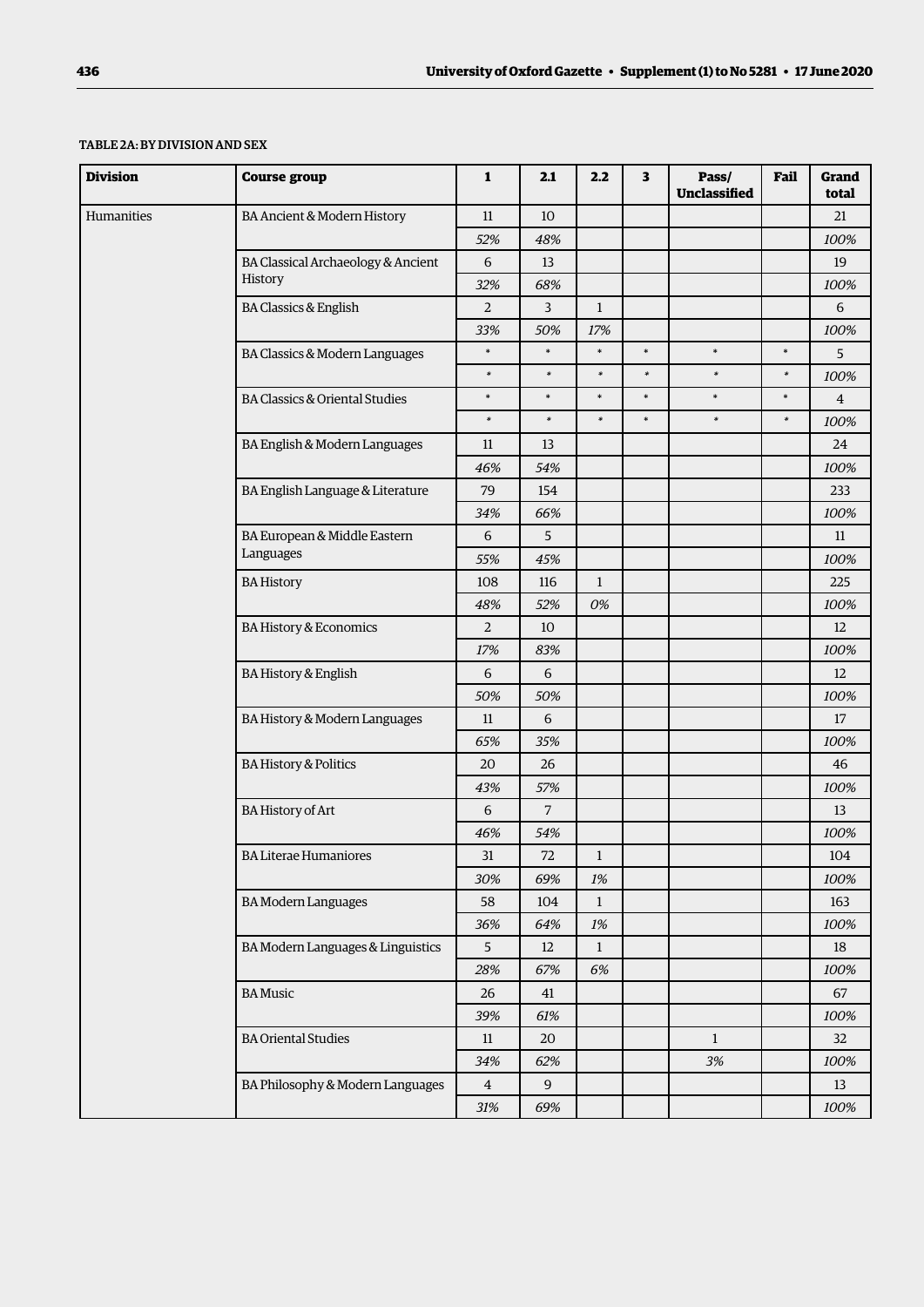| <b>Division</b>         | <b>Course group</b>                           | $\mathbf{1}$   | 2.1            | 2.2            | $\overline{\mathbf{3}}$ | Pass/<br><b>Unclassified</b> | Fail   | Grand<br>total |
|-------------------------|-----------------------------------------------|----------------|----------------|----------------|-------------------------|------------------------------|--------|----------------|
| Humanities cont         | BA Philosophy & Theology                      | 3              | 21             | $\overline{3}$ |                         |                              |        | 27             |
|                         |                                               | 11%            | 78%            | 11%            |                         |                              |        | 100%           |
|                         | BA Theology & Oriental Studies                | $\ast$         | $\ast$         | $\ast$         | $\ast$                  | $\ast$                       | $\ast$ | $\overline{4}$ |
|                         |                                               | $\ast$         | $\ast$         | $\ast$         | $\ast$                  | $\ast$                       | $\ast$ | 100%           |
|                         | <b>BA Theology &amp; Religion</b>             | 14             | 24             | $\mathbf{1}$   |                         |                              |        | 39             |
|                         |                                               | 36%            | 62%            | 3%             |                         |                              |        | 100%           |
|                         | <b>BFA Fine Art</b>                           | 10             | 16             |                |                         |                              |        | 26             |
|                         |                                               | 38%            | 62%            |                |                         |                              |        | 100%           |
|                         | <b>BTh Theology</b>                           | 1              | $\,8\,$        | $\overline{2}$ |                         |                              |        | 11             |
|                         |                                               | 9%             | 73%            | 18%            |                         |                              |        | 100%           |
| Mathematical, Physical  | <b>BA Biological Sciences</b>                 | 47             | 59             | 3              |                         |                              |        | 109            |
| and Life Sciences       |                                               | 43%            | 54%            | 3%             |                         |                              |        | 100%           |
|                         | <b>BA</b> Geology                             | $\ast$         | $\ast$         | $\ast$         | $\ast$                  | $\ast$                       | $\ast$ | 3              |
|                         |                                               | $\ast$         | $\ast$         | $\ast$         | $\ast$                  | $\ast$                       | $\ast$ | 100%           |
|                         | <b>BA Physics</b>                             | 9              | $\overline{7}$ | $\overline{4}$ | $\mathbf{1}$            |                              |        | 21             |
|                         |                                               | 43%            | 33%            | 19%            | 5%                      |                              |        | 100%           |
|                         | MChem Chemistry                               | 82             | 63             | 19             | $\overline{7}$          | $\overline{2}$               |        | 173            |
|                         |                                               | 47%            | 36%            | 11%            | 4%                      | 1%                           |        | 100%           |
|                         | MCompSci Computer Science                     | 16             | $9$            | $\mathbf{1}$   | $\overline{a}$          |                              |        | 28             |
|                         |                                               | 57%            | 32%            | 4%             | 7%                      |                              |        | 100%           |
|                         | MCompSciPhil Computer Science &<br>Philosophy | 3              | $\overline{4}$ | $\mathbf{1}$   |                         |                              |        | 8              |
|                         |                                               | 38%            | 50%            | 12%            |                         |                              |        | 100%           |
|                         | MEarthSci Earth Sciences                      | 5              | 22             |                |                         |                              |        | 27             |
|                         |                                               | 19%            | 81%            |                |                         |                              |        | 100%           |
|                         | MEng Engineering Science                      | 50             | 68             | 25             | 5                       | $\mathbf{1}$                 |        | 149            |
|                         |                                               | 34%            | 46%            | 17%            | 3%                      | 1%                           |        | 100%           |
|                         | <b>MEng Materials Science</b>                 | 11             | 17             | $\overline{a}$ | $\mathbf{1}$            | $\mathbf{1}$                 |        | 32             |
|                         |                                               | 34%            | 53%            | 6%             | 3%                      | 3%                           |        | 100%           |
|                         | <b>MMath Mathematics</b>                      | 66             | 56             | 22             | 5                       |                              |        | 149            |
|                         |                                               | 44%            | 38%            | 15%            | 3%                      |                              |        | 100%           |
|                         | MMath Mathematics & Statistics                | 14             | 13             | 6              | $\mathbf{1}$            |                              |        | 34             |
|                         |                                               | 41%            | 38%            | 18%            | 3%                      |                              |        | 100%           |
|                         | MMathCompSci Mathematics &                    | 17             | 10             | 8              | $\mathbf{1}$            |                              |        | 36             |
|                         | Computer Science                              | 47%            | 28%            | 22%            | 3%                      |                              |        | 100%           |
|                         | MMathPhil Mathematics &                       | 7              | 6              | $\mathbf{1}$   | $\mathbf{1}$            |                              |        | 15             |
|                         | Philosophy                                    | 47%            | 40%            | 7%             | 7%                      |                              |        | 100%           |
|                         | <b>MPhys Physics</b>                          | 59             | 48             | 11             | $\mathbf{1}$            |                              |        | 119            |
|                         |                                               | 50%            | 40%            | 9%             | 1%                      |                              |        | 100%           |
|                         | MPhysPhil Physics & Philosophy                | $\overline{a}$ | $\overline{2}$ | $\overline{2}$ |                         |                              |        | 6              |
|                         |                                               | 33%            | 33%            | 33%            |                         |                              |        | 100%           |
| <b>Medical Sciences</b> | BA Cell & Systems Biology                     | $\overline{7}$ | 21             | $\mathbf{1}$   |                         |                              |        | 29             |
|                         |                                               | 24%            | 72%            | 3%             |                         |                              |        | 100%           |
|                         | <b>BA Experimental Psychology</b>             | 20             | 31             | $\mathbf{1}$   |                         |                              |        | 52             |
|                         |                                               | 38%            | 60%            | 2%             |                         |                              |        | 100%           |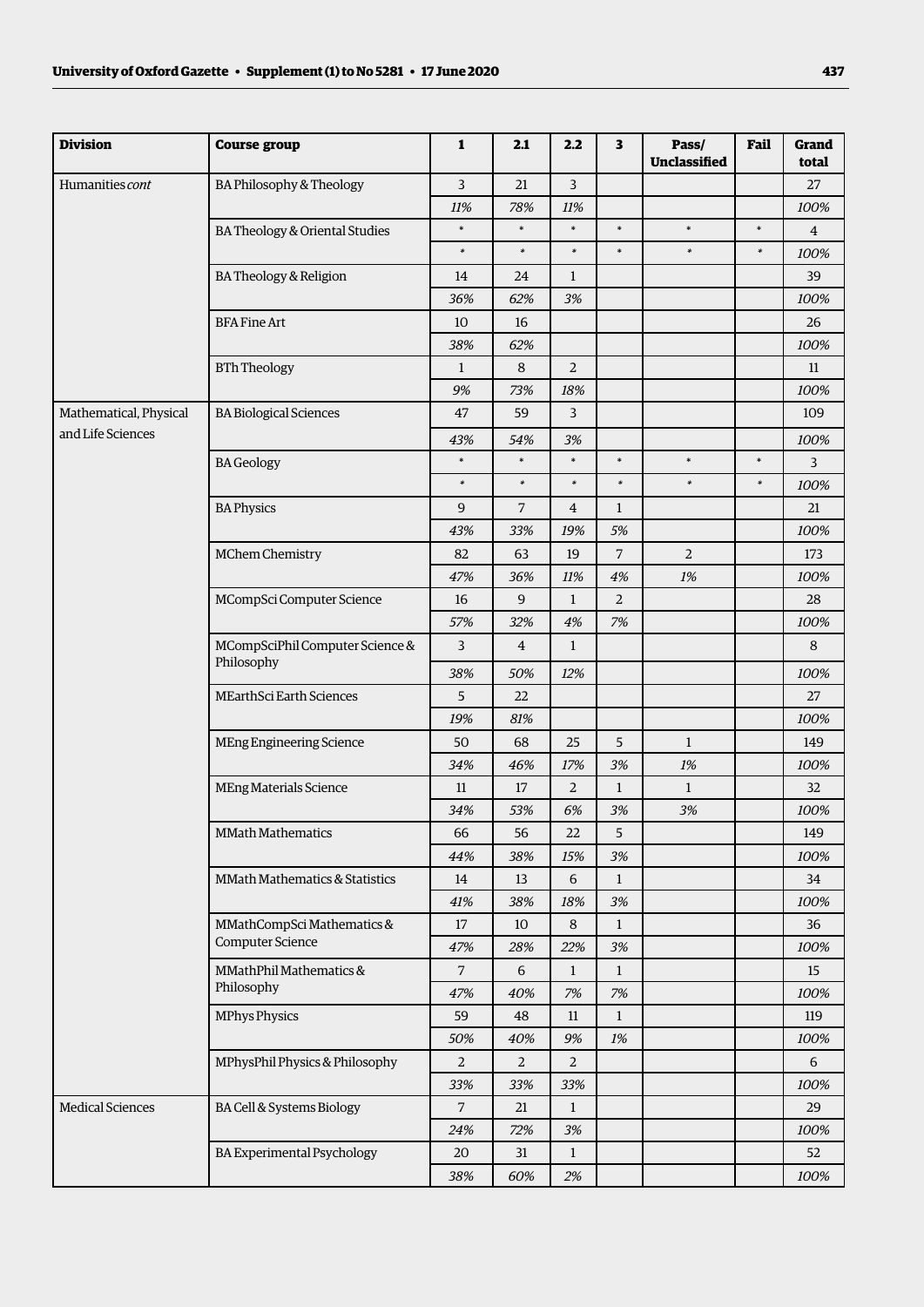| <b>Division</b>       | <b>Course group</b>                 | 1     | 2.1   | 2.2            | 3            | Pass/<br><b>Unclassified</b> | Fail           | Grand<br>total |
|-----------------------|-------------------------------------|-------|-------|----------------|--------------|------------------------------|----------------|----------------|
| Medical Sciences cont | <b>BA Medical Sciences</b>          | 48    | 97    | $\overline{2}$ |              |                              |                | 147            |
|                       |                                     | 33%   | 66%   | 1%             |              |                              |                | 100%           |
|                       | <b>BA Neuroscience</b>              | 3     | 6     |                |              |                              |                | 9              |
|                       |                                     | 33%   | 67%   |                |              |                              |                | 100%           |
|                       | BA Psychology, Philosophy &         | 10    | 21    | $\mathbf{1}$   |              |                              |                | 32             |
|                       | Linguistics                         | 31%   | 66%   | 3%             |              |                              |                | 100%           |
|                       | MBiochem Molecular & Cellular       | 30    | 40    | 5              |              | $\mathbf{1}$                 |                | 76             |
|                       | Biochemistry                        | 39%   | 53%   | 7%             |              | 1%                           |                | 100%           |
| Social Sciences       | BA Archaeology & Anthropology       | 12    | 9     |                |              |                              |                | 21             |
|                       |                                     | 57%   | 43%   |                |              |                              |                | 100%           |
|                       | BA Economics & Management           | 29    | 51    | $\overline{3}$ |              |                              |                | 83             |
|                       |                                     | 35%   | 61%   | 4%             |              |                              |                | 100%           |
|                       | <b>BA Geography</b>                 | 30    | 39    | $\mathbf{1}$   | $\mathbf{1}$ |                              |                | 71             |
|                       |                                     | 42%   | 55%   | 1%             | 1%           |                              |                | 100%           |
|                       | <b>BA Human Sciences</b>            | 11    | 15    |                |              |                              |                | 26             |
|                       |                                     | 42%   | 58%   |                |              |                              |                | 100%           |
|                       | <b>BA Jurisprudence</b>             | 43    | 183   | 5              |              |                              | $\overline{2}$ | 233            |
|                       |                                     | 18%   | 79%   | 2%             |              |                              | 1%             | 100%           |
|                       | BA Philosophy, Politics & Economics | 56    | 173   | 11             |              |                              |                | 240            |
|                       |                                     | 23%   | 72%   | 5%             |              |                              |                | 100%           |
| <b>Total students</b> |                                     | 1,126 | 1,774 | 146            | 26           | 6                            | $\mathbf{z}$   | 3,080          |
| Percentage total      |                                     | 37%   | 58%   | 5%             | 1%           | 0%                           | 0%             | 100%           |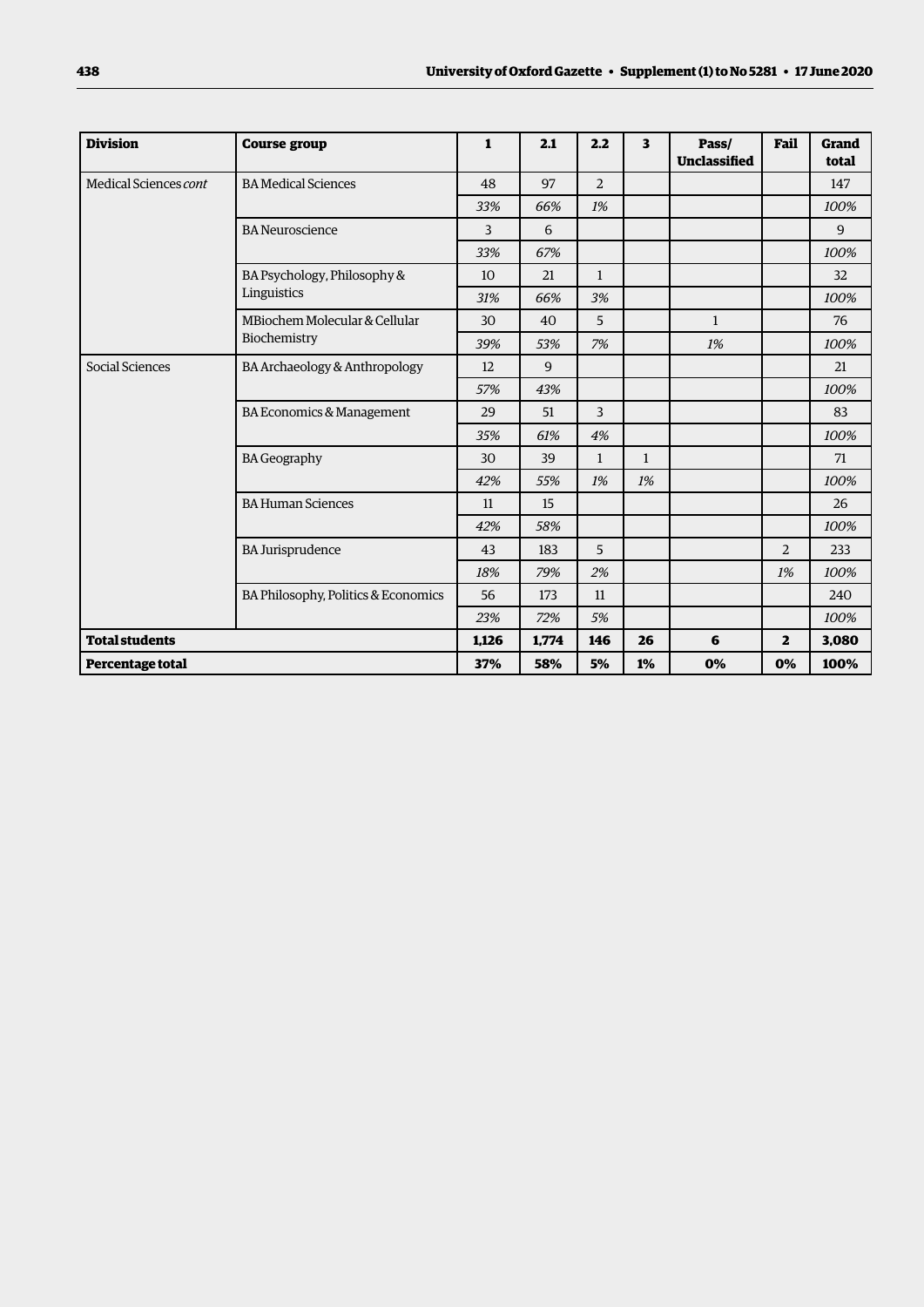# **Table 2: Number and proportion of students achieving each class, by sex**

TABLE 2A: BY DIVISION AND SEX

| <b>Division</b>            | <b>Sex</b> | $\mathbf{1}$ | 2.1   | 2.2            | 3            | Pass/<br>Unclassified | Fail           | Grand<br>total |
|----------------------------|------------|--------------|-------|----------------|--------------|-----------------------|----------------|----------------|
| Humanities                 | Female     | 227          | 444   | 6              |              | $\mathbf{1}$          |                | 678            |
|                            |            | 33%          | 65%   | 1%             |              | 0%                    |                | 100%           |
|                            | Male       | 212          | 257   | 5              |              |                       |                | 474            |
|                            |            | 45%          | 54%   | 1%             |              |                       |                | 100%           |
| <b>Total</b>               |            | 439          | 701   | 11             |              | $\mathbf{1}$          |                | 1,152          |
| Percentage total           |            | 38%          | 61%   | 1%             |              | 0%                    |                | 100%           |
| Mathematical, Physical and | Female     | 83           | 139   | 29             | 8            | 2                     |                | 261            |
| Life Sciences              |            | 32%          | 53%   | 11%            | 3%           | $1\%$                 |                | 100%           |
|                            | Male       | 305          | 248   | 76             | 17           | $\overline{2}$        |                | 648            |
|                            |            | 47%          | 38%   | 12%            | $3\%$        | 0%                    |                | 100%           |
| <b>Total</b>               |            | 388          | 387   | 105            | 25           | $\overline{4}$        |                | 909            |
| Percentage total           |            | 43%          | 43%   | 12%            | 3%           | 0%                    |                | 100%           |
| <b>Medical Sciences</b>    | Female     | 63           | 141   | 5 <sup>5</sup> |              |                       |                | 209            |
|                            |            | 30%          | 67%   | 2%             |              |                       |                | 100%           |
|                            | Male       | 55           | 75    | 5              |              | $\mathbf{1}$          |                | 136            |
|                            |            | 40%          | 55%   | 4%             |              | 1%                    |                | 100%           |
| <b>Total</b>               |            | $118\,$      | 216   | 10             |              | $\mathbf{1}$          |                | 345            |
| Percentage total           |            | 34%          | 63%   | 3%             |              | 0%                    |                | 100%           |
| Social Sciences            | Female     | 77           | 217   | 9              |              |                       | $\mathbf{1}$   | 304            |
|                            |            | 25%          | 71%   | 3%             |              |                       | 0%             | 100%           |
|                            | Male       | 104          | 253   | 11             | $\mathbf{1}$ |                       | $\mathbf{1}$   | 370            |
|                            |            | 28%          | 68%   | 3%             | 0%           |                       | 0%             | 100%           |
| <b>Total</b>               |            | 181          | 470   | 20             | $\mathbf{1}$ |                       | $\overline{2}$ | 674            |
| Percentage total           |            | 27%          | 70%   | 3%             | $0\%$        |                       | $0\%$          | 100%           |
| <b>Grand total</b>         |            | 1,126        | 1,774 | 146            | 26           | 6                     | $\overline{2}$ | 3,080          |
| Percentage grand total     |            | 37%          | 58%   | 5%             | 1%           | 0%                    | 0%             | 100%           |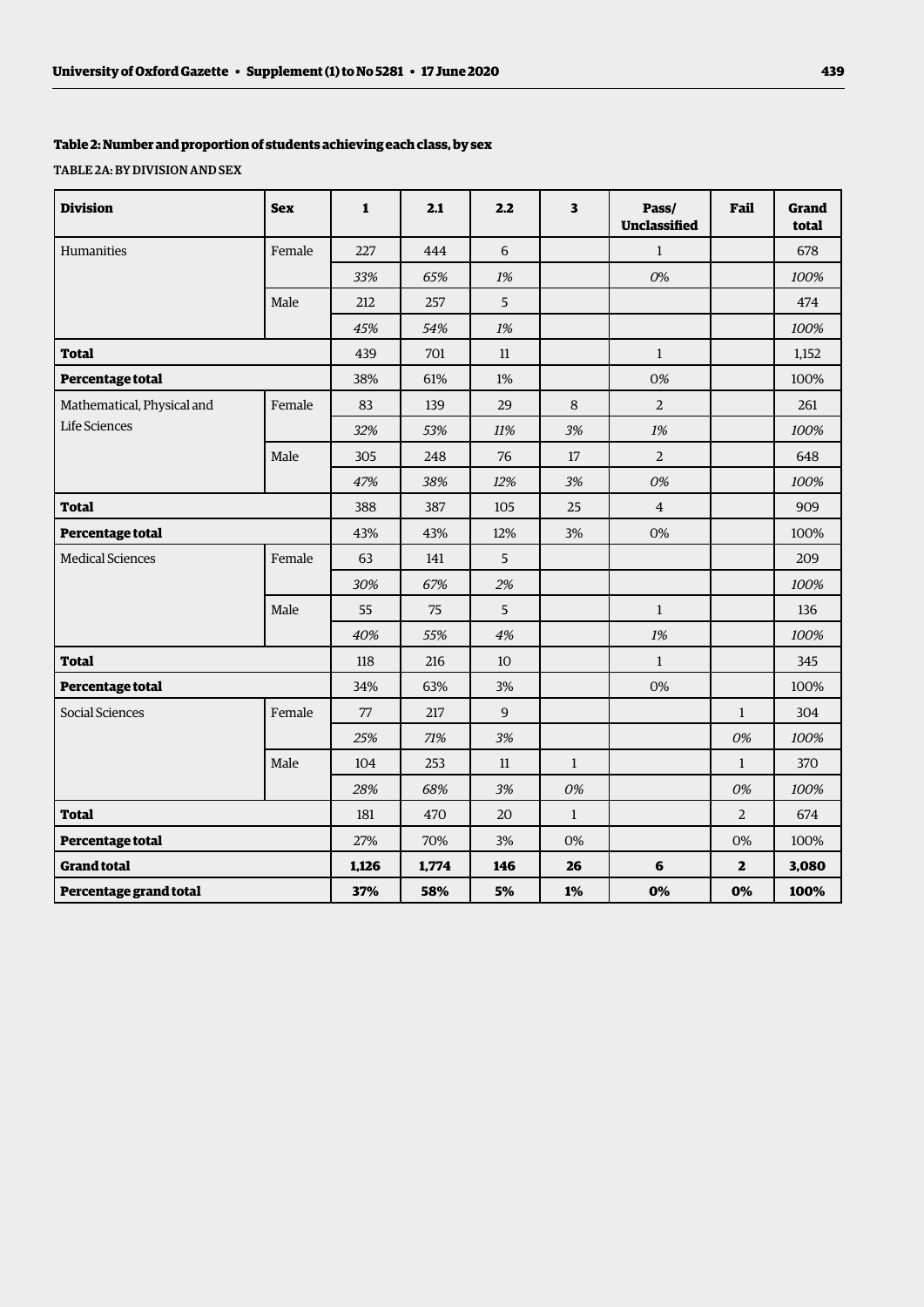#### TABLE 2B: BY COURSE AND SEX

| <b>Course title</b>                        | <b>Sex</b> | $\mathbf{1}$     | 2.1            | 2.2                     | 3      | Pass/<br>Unclassified | Fail   | Grand<br>total |
|--------------------------------------------|------------|------------------|----------------|-------------------------|--------|-----------------------|--------|----------------|
| BA Ancient & Modern History                | Female     | 3                | 5              |                         |        |                       |        | 8              |
|                                            |            | 38%              | 62%            |                         |        |                       |        | 100%           |
|                                            | Male       | 8                | 5              |                         |        |                       |        | 13             |
|                                            |            | 62%              | 38%            |                         |        |                       |        | 100%           |
| BA Archaeology & Anthropology              | Female     | 6                | $\overline{7}$ |                         |        |                       |        | 13             |
|                                            |            | 46%              | 54%            |                         |        |                       |        | 100%           |
|                                            | Male       | 6                | $\overline{2}$ |                         |        |                       |        | 8              |
|                                            |            | 75%              | 25%            |                         |        |                       |        | 100%           |
| <b>BA Biological Sciences</b>              | Female     | 21               | 34             | $\overline{2}$          |        |                       |        | 57             |
|                                            |            | 37%              | 60%            | 4%                      |        |                       |        | 100%           |
|                                            | Male       | 26               | 25             | $\mathbf{1}$            |        |                       |        | 52             |
|                                            |            | 50%              | 48%            | 2%                      |        |                       |        | 100%           |
| BA Cell & Systems Biology                  | Female     | $\sqrt{7}$       | 14             | $\mathbf{1}$            |        |                       |        | 22             |
|                                            |            | 32%              | 64%            | 5%                      |        |                       |        | 100%           |
|                                            | Male       |                  | 7              |                         |        |                       |        | $\overline{7}$ |
|                                            |            |                  | 100%           |                         |        |                       |        | 100%           |
| BA Classical Archaeology & Ancient History | Female     | 2                | 10             |                         |        |                       |        | 12             |
|                                            |            | 17%              | 83%            |                         |        |                       |        | 100%           |
|                                            | Male       | $\overline{4}$   | 3              |                         |        |                       |        | $\overline{7}$ |
|                                            |            | 57%              | 43%            |                         |        |                       |        | 100%           |
| <b>BA Classics &amp; English</b>           | Female     | $\ast$           | $\ast$         | $\ast$                  | $\ast$ | $\ast$                | *      | $\overline{4}$ |
|                                            |            | $\ast$           | $\ast$         | $\ast$                  | $\ast$ | $\ast$                | $\ast$ | 100%           |
|                                            | Male       | $\ast$           | $\ast$         | $\ast$                  | $\ast$ | $\ast$                | $\ast$ | $\overline{2}$ |
|                                            |            | $\ast$           | $\ast$         | $\ast$                  | $\ast$ | $\ast$                | $\ast$ | 100%           |
| BA Classics & Modern Languages             | Female     | $\ast$           | $\ast$         | $\ast$                  | $\ast$ | $\ast$                | $\ast$ | $\mathbf{1}$   |
|                                            |            | $\ast$           | $\ast$         | $\ast$                  | $\ast$ | $\ast$                | $\ast$ | 100%           |
|                                            | Male       | $\ast$           | $\ast$         | $\ast$                  | $\ast$ | $\ast$                | $\ast$ | $\overline{4}$ |
|                                            |            | $\ast$           | $\ast$         | $\ast$                  | $\ast$ | $\ast$                | $\ast$ | 100%           |
| <b>BA Classics &amp; Oriental Studies</b>  | Female     | $\ast$           | $\ast$         | $\ast$                  | $\ast$ | $\ast$                | $\ast$ | $\mathbf{1}$   |
|                                            |            | $\ast$           | $\ast$         | $\ast$                  | $\ast$ | $\ast$                | $\ast$ | 100%           |
|                                            | Male       | $\ast$           | $\ast$         | $\ast$                  | $\ast$ | $\ast$                | $\ast$ | 3              |
|                                            |            | $\ast$           | $\ast$         | $\ast$                  | $\ast$ | $\ast$                | $\ast$ | 100%           |
| BA Economics & Management                  | Female     | $\boldsymbol{9}$ | 18             |                         |        |                       |        | $27\,$         |
|                                            |            | 33%              | 67%            |                         |        |                       |        | 100%           |
|                                            | Male       | $20\,$           | 33             | $\overline{\mathbf{3}}$ |        |                       |        | 56             |
|                                            |            | 36%              | 59%            | $5\%$                   |        |                       |        | 100%           |
| BA English & Modern Languages              | Female     | $\boldsymbol{9}$ | 9              |                         |        |                       |        | $18\,$         |
|                                            |            | 50%              | 50%            |                         |        |                       |        | 100%           |
|                                            | Male       | $\sqrt{2}$       | $\overline{4}$ |                         |        |                       |        | $\,$ 6 $\,$    |
|                                            |            | 33%              | 67%            |                         |        |                       |        | 100%           |
| BA English Language & Literature           | Female     | 54               | 110            |                         |        |                       |        | 164            |
|                                            |            | 33%              | 67%            |                         |        |                       |        | 100%           |
|                                            | $\rm Male$ | $25\,$           | $\bf 44$       |                         |        |                       |        | 69             |
|                                            |            | 36%              | 64%            |                         |        |                       |        | 100%           |
| BA European & Middle Eastern Languages     | Female     | $\ast$           | $\ast$         | $\ast$                  | $\ast$ | $\ast$                | $\ast$ | 5              |
|                                            |            | $\ast$           | $\ast$         | $\ast$                  | $\ast$ | $\ast$                | $\ast$ | 100%           |
|                                            | Male       | $\ast$           | $\ast$         | $\ast$                  | $\ast$ | $\ast$                | $\ast$ | 6              |
|                                            |            | $\ast$           | $\ast$         | $\ast$                  | $\ast$ | $\ast$                | $\ast$ | $100\%$        |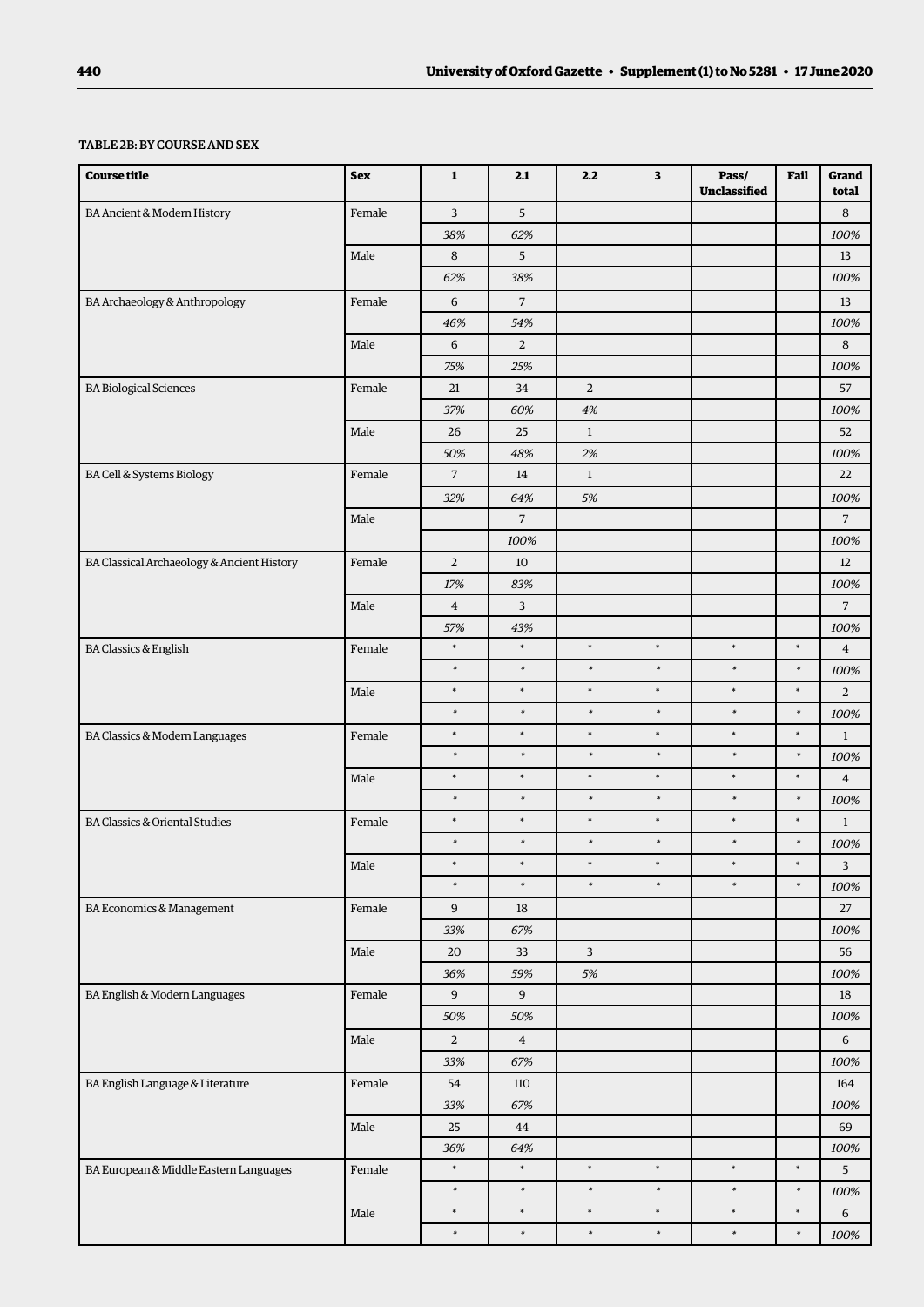| <b>Course title</b>               | <b>Sex</b> | $\mathbf{1}$     | 2.1                 | 2.2            | $\overline{\mathbf{3}}$ | Pass/<br>Unclassified | Fail             | Grand<br>total   |
|-----------------------------------|------------|------------------|---------------------|----------------|-------------------------|-----------------------|------------------|------------------|
| <b>BA Experimental Psychology</b> | Female     | $18\,$           | $24\,$              | $\,1$          |                         |                       |                  | 43               |
|                                   |            | 42%              | 56%                 | 2%             |                         |                       |                  | 100%             |
|                                   | Male       | $\overline{2}$   | $\overline{7}$      |                |                         |                       |                  | $\boldsymbol{9}$ |
|                                   |            | 22%              | 78%                 |                |                         |                       |                  | 100%             |
| <b>BA Geography</b>               | Female     | 18               | 24                  | $\mathbf{1}$   |                         |                       |                  | 43               |
|                                   |            | 42%              | 56%                 | 2%             |                         |                       |                  | 100%             |
|                                   | Male       | 12               | 15                  |                | $\mathbf{1}$            |                       |                  | 28               |
|                                   |            | 43%              | 54%                 |                | 4%                      |                       |                  | 100%             |
| <b>BA</b> Geology                 | Female     | $\ast$           | $\ast$              | $\ast$         | $\ast$                  | $\ast$                | $\ast$           | $\overline{2}$   |
|                                   |            | $\ast$           | $\ast$              | $\ast$         | $\ast$                  | $\ast$                | $\ast$           | 100%             |
|                                   | Male       | $\ast$           | $\ast$              | $\ast$         | $\ast$                  | $\ast$                | $\ast$           | $1\,$            |
|                                   |            | $\ast$           | $\ast$              | $\ast$         | $\ast$                  | $\ast$                | $\ast$           | 100%             |
| <b>BA History</b>                 | Female     | 51               | 71                  |                |                         |                       |                  | 122              |
|                                   |            | 42%              | 58%                 |                |                         |                       |                  | 100%             |
|                                   | Male       | 57               | 45                  | $\mathbf{1}$   |                         |                       |                  | 103              |
|                                   |            | 55%              | 44%                 | 1%             |                         |                       |                  | 100%             |
| <b>BA History &amp; Economics</b> | Female     | $\ast$           | $\ast$              | $\ast$         | $\ast$                  | $\ast$                | $\ast$           | $\bf{4}$         |
|                                   |            | $\ast$           | $\ast$              | $\ast$         | $\ast$                  | $\ast$                | $\ast$           | 100%             |
|                                   | Male       | $\ast$           | $\ast$              | $\ast$         | $\ast$                  | $\ast$                | $\ast$           | 8                |
|                                   |            | $\ast$           | $\ast$              | $\ast$         | $\ast$                  | $\ast$                | $\ast$           | 100%             |
| BA History & English              | Female     | $\ast$           | $\ast$              | $\ast$         | $\ast$                  | $\ast$                | $\ast$           | $11\,$           |
|                                   |            | $\ast$           | $\ast$              | $\ast$         | $\ast$                  | $\ast$                | $\ast$           | 100%             |
|                                   | Male       | $\ast$<br>$\ast$ | $\ast$<br>$\ast$    | $\ast$         | $\ast$<br>$\ast$        | $\ast$                | $\ast$<br>$\ast$ | $\mathbf{1}$     |
|                                   |            |                  |                     | $\ast$         |                         | $\ast$                |                  | 100%             |
| BA History & Modern Languages     | Female     | $\overline{2}$   | $5\phantom{.0}$     |                |                         |                       |                  | $\overline{7}$   |
|                                   |            | 29%              | $71\%$              |                |                         |                       |                  | 100%             |
|                                   | Male       | 9<br>90%         | $\mathbf{1}$<br>10% |                |                         |                       |                  | 10               |
| <b>BA History &amp; Politics</b>  | Female     | 5                | $\boldsymbol{9}$    |                |                         |                       |                  | 100%<br>14       |
|                                   |            | 36%              | 64%                 |                |                         |                       |                  | 100%             |
|                                   | $\rm Male$ |                  |                     |                |                         |                       |                  |                  |
|                                   |            | 15<br>47%        | 17<br>53%           |                |                         |                       |                  | 32<br>100%       |
| BA History of Art                 | Female     | $\ast$           | $\ast$              | $\ast$         | $\ast$                  | $\ast$                | $\ast$           | 11               |
|                                   |            | $\ast$           | $\ast$              | $\ast$         | $\ast$                  | $\ast$                | $\ast$           | $100\%$          |
|                                   | Male       | $\ast$           | $\ast$              | $\ast$         | $\ast$                  | $\ast$                | $\ast$           | $\overline{a}$   |
|                                   |            | $\ast$           | $\ast$              | $\ast$         | $\ast$                  | $\ast$                | $\ast$           | 100%             |
| <b>BA Human Sciences</b>          | Female     | $\,8\,$          | 11                  |                |                         |                       |                  | 19               |
|                                   |            | 42%              | 58%                 |                |                         |                       |                  | 100%             |
|                                   | Male       | $\overline{3}$   | $\overline{4}$      |                |                         |                       |                  | $\overline{7}$   |
|                                   |            | 43%              | 57%                 |                |                         |                       |                  | $100\%$          |
| <b>BA Jurisprudence</b>           | Female     | 24               | 102                 | $\overline{4}$ |                         |                       | $\mathbf{1}$     | 131              |
|                                   |            | $18\%$           | 78%                 | 3%             |                         |                       | $1\%$            | 100%             |
|                                   | Male       | $19\,$           | 81                  | $\mathbf{1}$   |                         |                       | $\mathbf{1}$     | 102              |
|                                   |            | 19%              | 79%                 | 1%             |                         |                       | 1%               | 100%             |
| <b>BA Literae Humaniores</b>      | Female     | 13               | 39                  | $\mathbf{1}$   |                         |                       |                  | 53               |
|                                   |            | 25%              | 74%                 | $2\%$          |                         |                       |                  | 100%             |
|                                   | Male       | 18               | 33                  |                |                         |                       |                  | 51               |
|                                   |            | 35%              | 65%                 |                |                         |                       |                  | 100%             |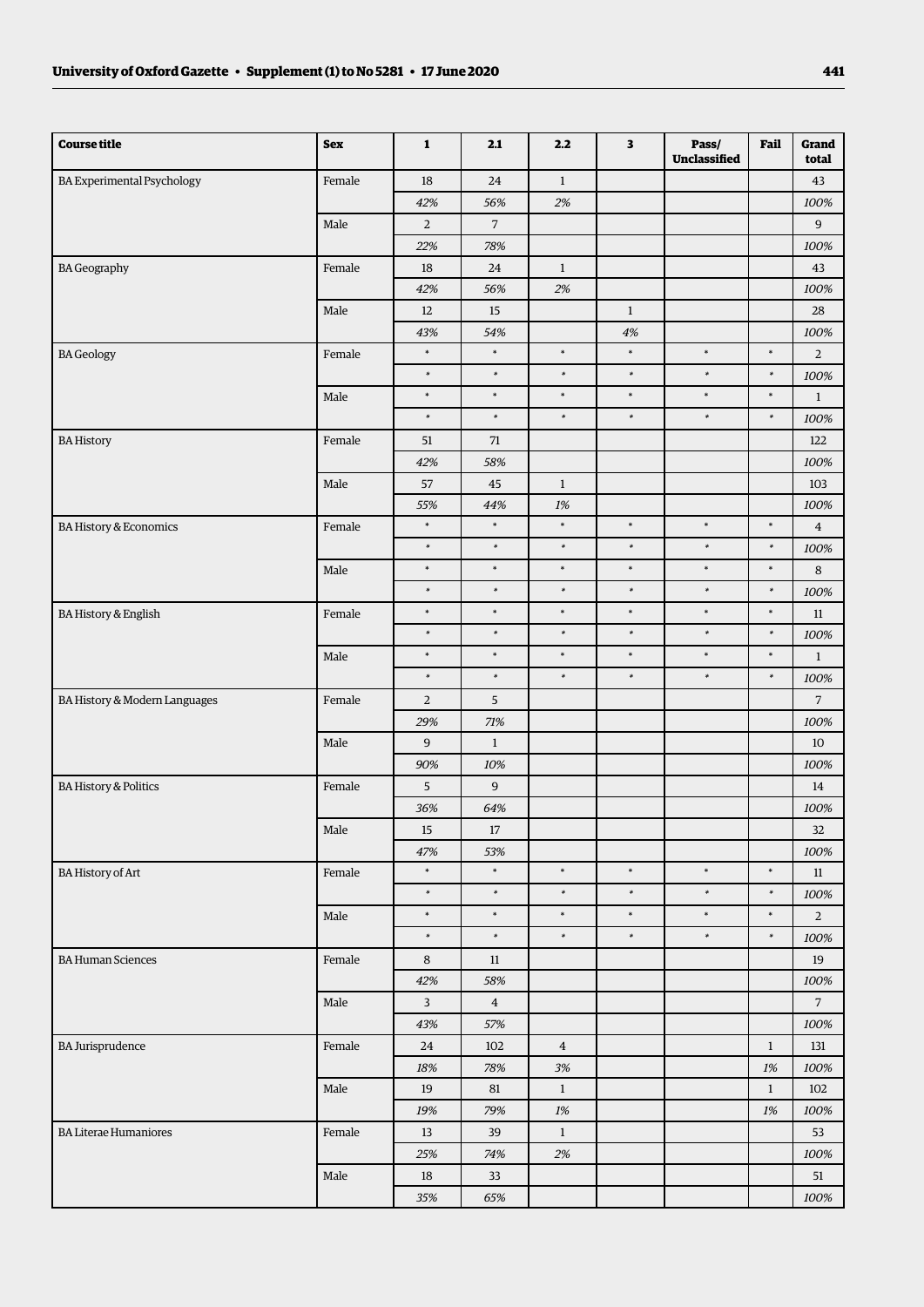| <b>Course title</b>                     | <b>Sex</b> | 1              | 2.1            | 2.2            | 3      | Pass/<br>Unclassified | Fail   | Grand<br>total |
|-----------------------------------------|------------|----------------|----------------|----------------|--------|-----------------------|--------|----------------|
| <b>BA</b> Medical Sciences              | Female     | 18             | 58             | $\overline{2}$ |        |                       |        | 78             |
|                                         |            | 23%            | 74%            | 3%             |        |                       |        | 100%           |
|                                         | Male       | 30             | 39             |                |        |                       |        | 69             |
|                                         |            | 43%            | 57%            |                |        |                       |        | 100%           |
| <b>BA Modern Languages</b>              | Female     | 35             | $74\,$         | $\mathbf{1}$   |        |                       |        | 110            |
|                                         |            | 32%            | 67%            | 1%             |        |                       |        | 100%           |
|                                         | Male       | 23             | 30             |                |        |                       |        | 53             |
|                                         |            | 43%            | 57%            |                |        |                       |        | 100%           |
| BA Modern Languages & Linguistics       | Female     | $\bf 4$        | $\overline{4}$ | $\mathbf{1}$   |        |                       |        | 9              |
|                                         |            | 44%            | 44%            | 11%            |        |                       |        | 100%           |
|                                         | Male       | $\mathbf{1}$   | 8              |                |        |                       |        | 9              |
|                                         |            | 11%            | 89%            |                |        |                       |        | 100%           |
| <b>BA</b> Music                         | Female     | 12             | 21             |                |        |                       |        | 33             |
|                                         |            | 36%            | 64%            |                |        |                       |        | 100%           |
|                                         | Male       | 14             | 20             |                |        |                       |        | 34             |
|                                         |            | 41%            | 59%            |                |        |                       |        | 100%           |
| <b>BA</b> Neuroscience                  | Female     | $\ast$         | $\ast$         | $\ast$         | $\ast$ | $\ast$                | $\ast$ | 5              |
|                                         |            | $\ast$         | $\ast$         | $\ast$         | $\ast$ | $\ast$                | $\ast$ | 100%           |
|                                         | Male       | $\ast$         | $\ast$         | $\ast$         | $\ast$ | $\ast$                | $\ast$ | $\overline{4}$ |
|                                         |            | $\ast$         | $\ast$         | $\ast$         | $\ast$ | $\ast$                | $\ast$ | 100%           |
| <b>BA Oriental Studies</b>              | Female     | 8              | 9              |                |        | $\mathbf{1}$          |        | 18             |
|                                         |            | 44%            | 50%            |                |        | 6%                    |        | 100%           |
|                                         | Male       | 3              | $11\,$         |                |        |                       |        | 14             |
|                                         |            | 21%            | 79%            |                |        |                       |        | 100%           |
| BA Philosophy & Modern Languages        | Female     | $\ast$         | $\ast$         | $\ast$         | $\ast$ | $\ast$                | $\ast$ | 10             |
|                                         |            | $\ast$         | $\ast$         | $\ast$         | $\ast$ | $\ast$                | $\ast$ | 100%           |
|                                         | Male       | $\ast$         | $\ast$         | $\ast$         | $\ast$ | $\ast$                | $\ast$ | 3              |
|                                         |            | $\ast$         | $\ast$         | $\ast$         | $\ast$ | $\ast$                | $\ast$ | 100%           |
| BA Philosophy & Theology                | Female     | $\mathbf{1}$   | 17             | $\mathbf{1}$   |        |                       |        | 19             |
|                                         |            | 5%             | 89%            | 5%             |        |                       |        | 100%           |
|                                         | Male       | $\overline{2}$ | $\overline{4}$ | $\overline{a}$ |        |                       |        | 8              |
|                                         |            | 25%            | 50%            | 25%            |        |                       |        | 100%           |
| BA Philosophy, Politics & Economics     | Female     | $12\,$         | 55             | $\overline{4}$ |        |                       |        | $71\,$         |
|                                         |            | $17\%$         | 77%            | 6%             |        |                       |        | 100%           |
|                                         | Male       | 44             | 118            | $\overline{7}$ |        |                       |        | 169            |
|                                         |            | 26%            | 70%            | $4\%$          |        |                       |        | 100%           |
| <b>BA Physics</b>                       | Female     | $\ast$         | $\ast$         | $\ast$         | $\ast$ | $\ast$                | $\ast$ | 5              |
|                                         |            | $\ast$         | $\ast$         | $\ast$         | $\ast$ | $\ast$                | $\ast$ | 100%           |
|                                         | Male       | $\ast$         | $\ast$         | $\ast$         | $\ast$ | $\ast$                | $\ast$ | 16             |
|                                         |            | $\ast$         | $\ast$         | $\ast$         | $\ast$ | $\ast$                | $\ast$ | 100%           |
| BA Psychology, Philosophy & Linguistics | Female     | $\sqrt{5}$     | 15             |                |        |                       |        | 20             |
|                                         |            | 25%            | 75%            |                |        |                       |        | 100%           |
|                                         | Male       | $\sqrt{5}$     | 6              | $\mathbf{1}$   |        |                       |        | $12\,$         |
|                                         |            | 42%            | 50%            | 8%             |        |                       |        | 100%           |
| BA Theology & Oriental Studies          | Male       | $\ast$         | $\ast$         | $\ast$         | $\ast$ | $\ast$                | $\ast$ | $\overline{4}$ |
|                                         |            | $\ast$         | $\ast$         | $\ast$         | $\ast$ | $\ast$                | $\ast$ | $100\%$        |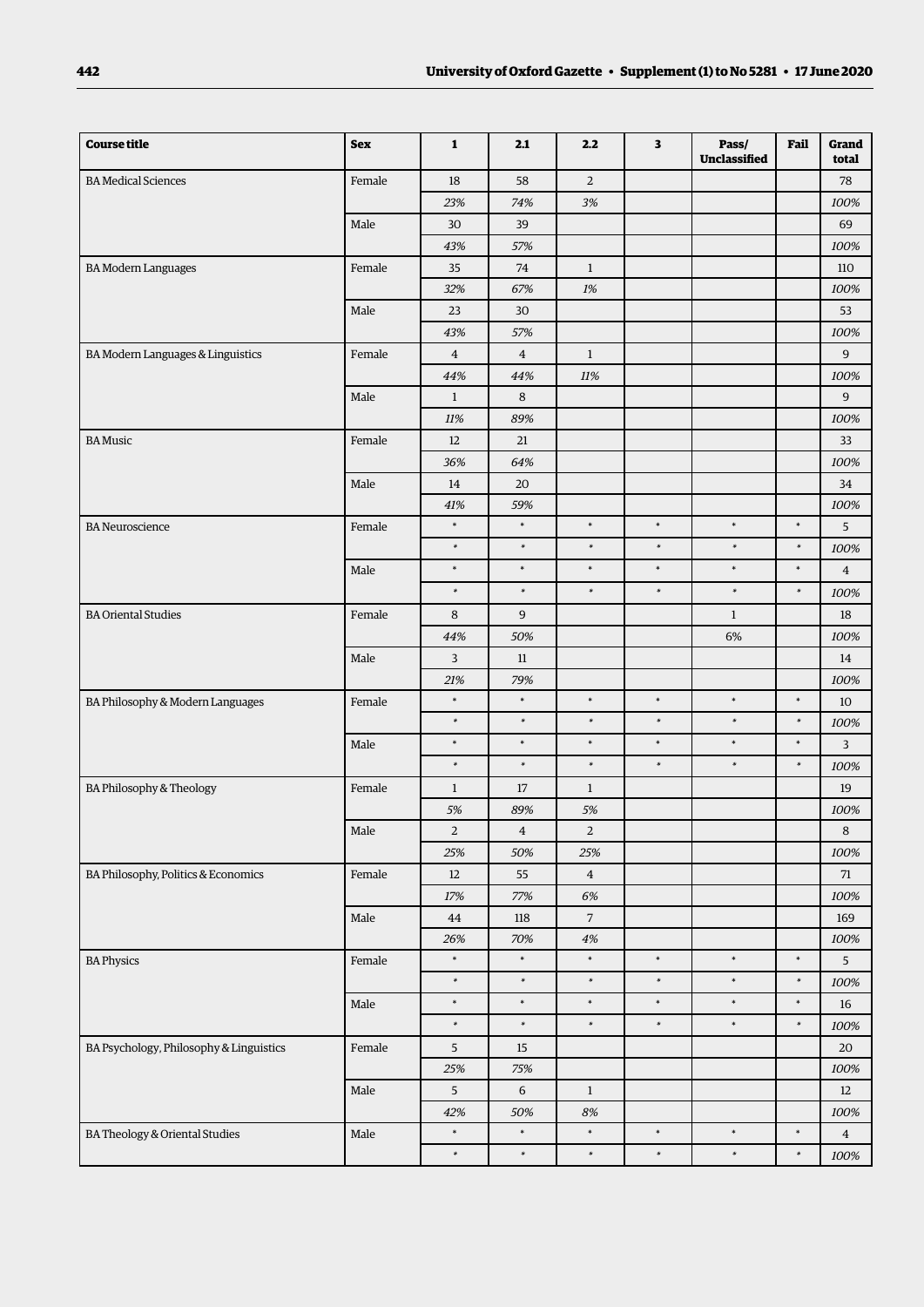| 5<br><b>BA Theology &amp; Religion</b><br>Female<br>14<br>$\mathbf{1}$<br>20<br>25%<br>70%<br>5%<br>100%<br>9<br>Male<br>10<br>19<br>47%<br>53%<br>100%<br>Female<br>6<br><b>BFA Fine Art</b><br>14<br>20<br>70%<br>30%<br>100%<br>Male<br>$\overline{4}$<br>$\overline{2}$<br>6<br>67%<br>33%<br>100%<br>$\ast$<br>$\ast$<br>$\ast$<br>$\ast$<br>$\ast$<br>$\ast$<br><b>BTh Theology</b><br>Female<br>$\overline{4}$<br>$\ast$<br>$\ast$<br>$\ast$<br>$\ast$<br>$\ast$<br>$\ast$<br>100%<br>$\ast$<br>$\ast$<br>$\ast$<br>$\ast$<br>$\ast$<br>$\ast$<br>7<br>Male<br>$\ast$<br>$\ast$<br>$\ast$<br>$\ast$<br>$\ast$<br>$\ast$<br>100%<br>MBiochem Molecular & Cellular Biochemistry<br>Female<br>$\mathbf{1}$<br>14<br>26<br>41<br>34%<br>63%<br>100%<br>2%<br>Male<br>$\overline{4}$<br>$\mathbf{1}$<br>16<br>14<br>35<br>46%<br>40%<br>3%<br>11%<br>100%<br>MChem Chemistry<br>Female<br>8<br>3<br>19<br>33<br>$\mathbf{1}$<br>64<br>30%<br>12%<br>2%<br>52%<br>5%<br>100%<br>Male<br>63<br>30<br>$\overline{4}$<br>$\mathbf{1}$<br>109<br>11<br>58%<br>28%<br>10%<br>4%<br>1%<br>100%<br>$\ast$<br>$\ast$<br>$\ast$<br>$\ast$<br>$\ast$<br>$\ast$<br>5<br>MCompSci Computer Science<br>Female<br>$\ast$<br>$\ast$<br>$\ast$<br>$\ast$<br>$\ast$<br>$\ast$<br>100%<br>$\ast$<br>$\ast$<br>$\ast$<br>$\ast$<br>$\ast$<br>$\ast$<br>Male<br>23<br>$\ast$<br>$\ast$<br>$\ast$<br>$\ast$<br>$\ast$<br>$\ast$<br>100%<br>$\ast$<br>$\ast$<br>$\ast$<br>$\ast$<br>$\ast$<br>$\ast$<br>MCompSciPhil Computer Science & Philosophy<br>3<br>Female<br>$\ast$<br>$\ast$<br>$\ast$<br>$\ast$<br>$\ast$<br>$\ast$<br>100%<br>$\ast$<br>$\ast$<br>$\star$<br>$\ast$<br>$\ast$<br>$\ast$<br>Male<br>5<br>$\ast$<br>$\ast$<br>$\ast$<br>$\ast$<br>$\ast$<br>$\ast$<br>100%<br>8<br>$\,8\,$<br>MEarthSci Earth Sciences<br>Female<br>100%<br>100%<br>Male<br>5<br>14<br>19<br>26%<br>74%<br>100%<br>$\overline{9}$<br>MEng Engineering Science<br>Female<br>$\sqrt{6}$<br>$\mathbf{1}$<br>$\mathbf{1}$<br>31<br>14<br>29%<br>$3\%$<br>45%<br>19%<br>3%<br>100%<br>Male<br>54<br>19<br>$\overline{4}$<br>118<br>41<br>35%<br>46%<br>3%<br>100%<br>16%<br>$5\overline{)}$<br>$\boldsymbol{9}$<br>MEng Materials Science<br>$\mathbf{3}$<br>$\mathbf{1}$<br>Female<br>33%<br>56%<br>$11\%$<br>100%<br>$\rm Male$<br>8<br>$\overline{a}$<br>12<br>$\mathbf{1}$<br>23<br>35%<br>52%<br>$9\%$<br>$4\%$<br>100%<br>$\overline{5}$<br><b>MMath Mathematics</b><br>Female<br>$11\,$<br>16<br>$\mathbf{1}$<br>33<br>33%<br>48%<br>15%<br>$3\%$<br>100%<br>$\rm Male$<br>55<br>40<br>17<br>$\overline{4}$<br>116 | <b>Course title</b> | <b>Sex</b> | $\mathbf{1}$ | 2.1 | 2.2 | $\overline{\mathbf{3}}$ | Pass/<br>Unclassified | Fail | Grand<br>total |
|------------------------------------------------------------------------------------------------------------------------------------------------------------------------------------------------------------------------------------------------------------------------------------------------------------------------------------------------------------------------------------------------------------------------------------------------------------------------------------------------------------------------------------------------------------------------------------------------------------------------------------------------------------------------------------------------------------------------------------------------------------------------------------------------------------------------------------------------------------------------------------------------------------------------------------------------------------------------------------------------------------------------------------------------------------------------------------------------------------------------------------------------------------------------------------------------------------------------------------------------------------------------------------------------------------------------------------------------------------------------------------------------------------------------------------------------------------------------------------------------------------------------------------------------------------------------------------------------------------------------------------------------------------------------------------------------------------------------------------------------------------------------------------------------------------------------------------------------------------------------------------------------------------------------------------------------------------------------------------------------------------------------------------------------------------------------------------------------------------------------------------------------------------------------------------------------------------------------------------------------------------------------------------------------------------------------------------------------------------------------------------------------------------------------------------------------------------------------------------------------------------------------------------------------------------------------------------------|---------------------|------------|--------------|-----|-----|-------------------------|-----------------------|------|----------------|
|                                                                                                                                                                                                                                                                                                                                                                                                                                                                                                                                                                                                                                                                                                                                                                                                                                                                                                                                                                                                                                                                                                                                                                                                                                                                                                                                                                                                                                                                                                                                                                                                                                                                                                                                                                                                                                                                                                                                                                                                                                                                                                                                                                                                                                                                                                                                                                                                                                                                                                                                                                                          |                     |            |              |     |     |                         |                       |      |                |
|                                                                                                                                                                                                                                                                                                                                                                                                                                                                                                                                                                                                                                                                                                                                                                                                                                                                                                                                                                                                                                                                                                                                                                                                                                                                                                                                                                                                                                                                                                                                                                                                                                                                                                                                                                                                                                                                                                                                                                                                                                                                                                                                                                                                                                                                                                                                                                                                                                                                                                                                                                                          |                     |            |              |     |     |                         |                       |      |                |
|                                                                                                                                                                                                                                                                                                                                                                                                                                                                                                                                                                                                                                                                                                                                                                                                                                                                                                                                                                                                                                                                                                                                                                                                                                                                                                                                                                                                                                                                                                                                                                                                                                                                                                                                                                                                                                                                                                                                                                                                                                                                                                                                                                                                                                                                                                                                                                                                                                                                                                                                                                                          |                     |            |              |     |     |                         |                       |      |                |
|                                                                                                                                                                                                                                                                                                                                                                                                                                                                                                                                                                                                                                                                                                                                                                                                                                                                                                                                                                                                                                                                                                                                                                                                                                                                                                                                                                                                                                                                                                                                                                                                                                                                                                                                                                                                                                                                                                                                                                                                                                                                                                                                                                                                                                                                                                                                                                                                                                                                                                                                                                                          |                     |            |              |     |     |                         |                       |      |                |
|                                                                                                                                                                                                                                                                                                                                                                                                                                                                                                                                                                                                                                                                                                                                                                                                                                                                                                                                                                                                                                                                                                                                                                                                                                                                                                                                                                                                                                                                                                                                                                                                                                                                                                                                                                                                                                                                                                                                                                                                                                                                                                                                                                                                                                                                                                                                                                                                                                                                                                                                                                                          |                     |            |              |     |     |                         |                       |      |                |
|                                                                                                                                                                                                                                                                                                                                                                                                                                                                                                                                                                                                                                                                                                                                                                                                                                                                                                                                                                                                                                                                                                                                                                                                                                                                                                                                                                                                                                                                                                                                                                                                                                                                                                                                                                                                                                                                                                                                                                                                                                                                                                                                                                                                                                                                                                                                                                                                                                                                                                                                                                                          |                     |            |              |     |     |                         |                       |      |                |
|                                                                                                                                                                                                                                                                                                                                                                                                                                                                                                                                                                                                                                                                                                                                                                                                                                                                                                                                                                                                                                                                                                                                                                                                                                                                                                                                                                                                                                                                                                                                                                                                                                                                                                                                                                                                                                                                                                                                                                                                                                                                                                                                                                                                                                                                                                                                                                                                                                                                                                                                                                                          |                     |            |              |     |     |                         |                       |      |                |
|                                                                                                                                                                                                                                                                                                                                                                                                                                                                                                                                                                                                                                                                                                                                                                                                                                                                                                                                                                                                                                                                                                                                                                                                                                                                                                                                                                                                                                                                                                                                                                                                                                                                                                                                                                                                                                                                                                                                                                                                                                                                                                                                                                                                                                                                                                                                                                                                                                                                                                                                                                                          |                     |            |              |     |     |                         |                       |      |                |
|                                                                                                                                                                                                                                                                                                                                                                                                                                                                                                                                                                                                                                                                                                                                                                                                                                                                                                                                                                                                                                                                                                                                                                                                                                                                                                                                                                                                                                                                                                                                                                                                                                                                                                                                                                                                                                                                                                                                                                                                                                                                                                                                                                                                                                                                                                                                                                                                                                                                                                                                                                                          |                     |            |              |     |     |                         |                       |      |                |
|                                                                                                                                                                                                                                                                                                                                                                                                                                                                                                                                                                                                                                                                                                                                                                                                                                                                                                                                                                                                                                                                                                                                                                                                                                                                                                                                                                                                                                                                                                                                                                                                                                                                                                                                                                                                                                                                                                                                                                                                                                                                                                                                                                                                                                                                                                                                                                                                                                                                                                                                                                                          |                     |            |              |     |     |                         |                       |      |                |
|                                                                                                                                                                                                                                                                                                                                                                                                                                                                                                                                                                                                                                                                                                                                                                                                                                                                                                                                                                                                                                                                                                                                                                                                                                                                                                                                                                                                                                                                                                                                                                                                                                                                                                                                                                                                                                                                                                                                                                                                                                                                                                                                                                                                                                                                                                                                                                                                                                                                                                                                                                                          |                     |            |              |     |     |                         |                       |      |                |
|                                                                                                                                                                                                                                                                                                                                                                                                                                                                                                                                                                                                                                                                                                                                                                                                                                                                                                                                                                                                                                                                                                                                                                                                                                                                                                                                                                                                                                                                                                                                                                                                                                                                                                                                                                                                                                                                                                                                                                                                                                                                                                                                                                                                                                                                                                                                                                                                                                                                                                                                                                                          |                     |            |              |     |     |                         |                       |      |                |
|                                                                                                                                                                                                                                                                                                                                                                                                                                                                                                                                                                                                                                                                                                                                                                                                                                                                                                                                                                                                                                                                                                                                                                                                                                                                                                                                                                                                                                                                                                                                                                                                                                                                                                                                                                                                                                                                                                                                                                                                                                                                                                                                                                                                                                                                                                                                                                                                                                                                                                                                                                                          |                     |            |              |     |     |                         |                       |      |                |
|                                                                                                                                                                                                                                                                                                                                                                                                                                                                                                                                                                                                                                                                                                                                                                                                                                                                                                                                                                                                                                                                                                                                                                                                                                                                                                                                                                                                                                                                                                                                                                                                                                                                                                                                                                                                                                                                                                                                                                                                                                                                                                                                                                                                                                                                                                                                                                                                                                                                                                                                                                                          |                     |            |              |     |     |                         |                       |      |                |
|                                                                                                                                                                                                                                                                                                                                                                                                                                                                                                                                                                                                                                                                                                                                                                                                                                                                                                                                                                                                                                                                                                                                                                                                                                                                                                                                                                                                                                                                                                                                                                                                                                                                                                                                                                                                                                                                                                                                                                                                                                                                                                                                                                                                                                                                                                                                                                                                                                                                                                                                                                                          |                     |            |              |     |     |                         |                       |      |                |
|                                                                                                                                                                                                                                                                                                                                                                                                                                                                                                                                                                                                                                                                                                                                                                                                                                                                                                                                                                                                                                                                                                                                                                                                                                                                                                                                                                                                                                                                                                                                                                                                                                                                                                                                                                                                                                                                                                                                                                                                                                                                                                                                                                                                                                                                                                                                                                                                                                                                                                                                                                                          |                     |            |              |     |     |                         |                       |      |                |
|                                                                                                                                                                                                                                                                                                                                                                                                                                                                                                                                                                                                                                                                                                                                                                                                                                                                                                                                                                                                                                                                                                                                                                                                                                                                                                                                                                                                                                                                                                                                                                                                                                                                                                                                                                                                                                                                                                                                                                                                                                                                                                                                                                                                                                                                                                                                                                                                                                                                                                                                                                                          |                     |            |              |     |     |                         |                       |      |                |
|                                                                                                                                                                                                                                                                                                                                                                                                                                                                                                                                                                                                                                                                                                                                                                                                                                                                                                                                                                                                                                                                                                                                                                                                                                                                                                                                                                                                                                                                                                                                                                                                                                                                                                                                                                                                                                                                                                                                                                                                                                                                                                                                                                                                                                                                                                                                                                                                                                                                                                                                                                                          |                     |            |              |     |     |                         |                       |      |                |
|                                                                                                                                                                                                                                                                                                                                                                                                                                                                                                                                                                                                                                                                                                                                                                                                                                                                                                                                                                                                                                                                                                                                                                                                                                                                                                                                                                                                                                                                                                                                                                                                                                                                                                                                                                                                                                                                                                                                                                                                                                                                                                                                                                                                                                                                                                                                                                                                                                                                                                                                                                                          |                     |            |              |     |     |                         |                       |      |                |
|                                                                                                                                                                                                                                                                                                                                                                                                                                                                                                                                                                                                                                                                                                                                                                                                                                                                                                                                                                                                                                                                                                                                                                                                                                                                                                                                                                                                                                                                                                                                                                                                                                                                                                                                                                                                                                                                                                                                                                                                                                                                                                                                                                                                                                                                                                                                                                                                                                                                                                                                                                                          |                     |            |              |     |     |                         |                       |      |                |
|                                                                                                                                                                                                                                                                                                                                                                                                                                                                                                                                                                                                                                                                                                                                                                                                                                                                                                                                                                                                                                                                                                                                                                                                                                                                                                                                                                                                                                                                                                                                                                                                                                                                                                                                                                                                                                                                                                                                                                                                                                                                                                                                                                                                                                                                                                                                                                                                                                                                                                                                                                                          |                     |            |              |     |     |                         |                       |      |                |
|                                                                                                                                                                                                                                                                                                                                                                                                                                                                                                                                                                                                                                                                                                                                                                                                                                                                                                                                                                                                                                                                                                                                                                                                                                                                                                                                                                                                                                                                                                                                                                                                                                                                                                                                                                                                                                                                                                                                                                                                                                                                                                                                                                                                                                                                                                                                                                                                                                                                                                                                                                                          |                     |            |              |     |     |                         |                       |      |                |
|                                                                                                                                                                                                                                                                                                                                                                                                                                                                                                                                                                                                                                                                                                                                                                                                                                                                                                                                                                                                                                                                                                                                                                                                                                                                                                                                                                                                                                                                                                                                                                                                                                                                                                                                                                                                                                                                                                                                                                                                                                                                                                                                                                                                                                                                                                                                                                                                                                                                                                                                                                                          |                     |            |              |     |     |                         |                       |      |                |
|                                                                                                                                                                                                                                                                                                                                                                                                                                                                                                                                                                                                                                                                                                                                                                                                                                                                                                                                                                                                                                                                                                                                                                                                                                                                                                                                                                                                                                                                                                                                                                                                                                                                                                                                                                                                                                                                                                                                                                                                                                                                                                                                                                                                                                                                                                                                                                                                                                                                                                                                                                                          |                     |            |              |     |     |                         |                       |      |                |
|                                                                                                                                                                                                                                                                                                                                                                                                                                                                                                                                                                                                                                                                                                                                                                                                                                                                                                                                                                                                                                                                                                                                                                                                                                                                                                                                                                                                                                                                                                                                                                                                                                                                                                                                                                                                                                                                                                                                                                                                                                                                                                                                                                                                                                                                                                                                                                                                                                                                                                                                                                                          |                     |            |              |     |     |                         |                       |      |                |
|                                                                                                                                                                                                                                                                                                                                                                                                                                                                                                                                                                                                                                                                                                                                                                                                                                                                                                                                                                                                                                                                                                                                                                                                                                                                                                                                                                                                                                                                                                                                                                                                                                                                                                                                                                                                                                                                                                                                                                                                                                                                                                                                                                                                                                                                                                                                                                                                                                                                                                                                                                                          |                     |            |              |     |     |                         |                       |      |                |
|                                                                                                                                                                                                                                                                                                                                                                                                                                                                                                                                                                                                                                                                                                                                                                                                                                                                                                                                                                                                                                                                                                                                                                                                                                                                                                                                                                                                                                                                                                                                                                                                                                                                                                                                                                                                                                                                                                                                                                                                                                                                                                                                                                                                                                                                                                                                                                                                                                                                                                                                                                                          |                     |            |              |     |     |                         |                       |      |                |
|                                                                                                                                                                                                                                                                                                                                                                                                                                                                                                                                                                                                                                                                                                                                                                                                                                                                                                                                                                                                                                                                                                                                                                                                                                                                                                                                                                                                                                                                                                                                                                                                                                                                                                                                                                                                                                                                                                                                                                                                                                                                                                                                                                                                                                                                                                                                                                                                                                                                                                                                                                                          |                     |            |              |     |     |                         |                       |      |                |
|                                                                                                                                                                                                                                                                                                                                                                                                                                                                                                                                                                                                                                                                                                                                                                                                                                                                                                                                                                                                                                                                                                                                                                                                                                                                                                                                                                                                                                                                                                                                                                                                                                                                                                                                                                                                                                                                                                                                                                                                                                                                                                                                                                                                                                                                                                                                                                                                                                                                                                                                                                                          |                     |            |              |     |     |                         |                       |      |                |
|                                                                                                                                                                                                                                                                                                                                                                                                                                                                                                                                                                                                                                                                                                                                                                                                                                                                                                                                                                                                                                                                                                                                                                                                                                                                                                                                                                                                                                                                                                                                                                                                                                                                                                                                                                                                                                                                                                                                                                                                                                                                                                                                                                                                                                                                                                                                                                                                                                                                                                                                                                                          |                     |            |              |     |     |                         |                       |      |                |
|                                                                                                                                                                                                                                                                                                                                                                                                                                                                                                                                                                                                                                                                                                                                                                                                                                                                                                                                                                                                                                                                                                                                                                                                                                                                                                                                                                                                                                                                                                                                                                                                                                                                                                                                                                                                                                                                                                                                                                                                                                                                                                                                                                                                                                                                                                                                                                                                                                                                                                                                                                                          |                     |            |              |     |     |                         |                       |      |                |
|                                                                                                                                                                                                                                                                                                                                                                                                                                                                                                                                                                                                                                                                                                                                                                                                                                                                                                                                                                                                                                                                                                                                                                                                                                                                                                                                                                                                                                                                                                                                                                                                                                                                                                                                                                                                                                                                                                                                                                                                                                                                                                                                                                                                                                                                                                                                                                                                                                                                                                                                                                                          |                     |            |              |     |     |                         |                       |      |                |
|                                                                                                                                                                                                                                                                                                                                                                                                                                                                                                                                                                                                                                                                                                                                                                                                                                                                                                                                                                                                                                                                                                                                                                                                                                                                                                                                                                                                                                                                                                                                                                                                                                                                                                                                                                                                                                                                                                                                                                                                                                                                                                                                                                                                                                                                                                                                                                                                                                                                                                                                                                                          |                     |            |              |     |     |                         |                       |      |                |
|                                                                                                                                                                                                                                                                                                                                                                                                                                                                                                                                                                                                                                                                                                                                                                                                                                                                                                                                                                                                                                                                                                                                                                                                                                                                                                                                                                                                                                                                                                                                                                                                                                                                                                                                                                                                                                                                                                                                                                                                                                                                                                                                                                                                                                                                                                                                                                                                                                                                                                                                                                                          |                     |            |              |     |     |                         |                       |      |                |
|                                                                                                                                                                                                                                                                                                                                                                                                                                                                                                                                                                                                                                                                                                                                                                                                                                                                                                                                                                                                                                                                                                                                                                                                                                                                                                                                                                                                                                                                                                                                                                                                                                                                                                                                                                                                                                                                                                                                                                                                                                                                                                                                                                                                                                                                                                                                                                                                                                                                                                                                                                                          |                     |            |              |     |     |                         |                       |      |                |
|                                                                                                                                                                                                                                                                                                                                                                                                                                                                                                                                                                                                                                                                                                                                                                                                                                                                                                                                                                                                                                                                                                                                                                                                                                                                                                                                                                                                                                                                                                                                                                                                                                                                                                                                                                                                                                                                                                                                                                                                                                                                                                                                                                                                                                                                                                                                                                                                                                                                                                                                                                                          |                     |            |              |     |     |                         |                       |      |                |
|                                                                                                                                                                                                                                                                                                                                                                                                                                                                                                                                                                                                                                                                                                                                                                                                                                                                                                                                                                                                                                                                                                                                                                                                                                                                                                                                                                                                                                                                                                                                                                                                                                                                                                                                                                                                                                                                                                                                                                                                                                                                                                                                                                                                                                                                                                                                                                                                                                                                                                                                                                                          |                     |            |              |     |     |                         |                       |      |                |
|                                                                                                                                                                                                                                                                                                                                                                                                                                                                                                                                                                                                                                                                                                                                                                                                                                                                                                                                                                                                                                                                                                                                                                                                                                                                                                                                                                                                                                                                                                                                                                                                                                                                                                                                                                                                                                                                                                                                                                                                                                                                                                                                                                                                                                                                                                                                                                                                                                                                                                                                                                                          |                     |            |              |     |     |                         |                       |      |                |
|                                                                                                                                                                                                                                                                                                                                                                                                                                                                                                                                                                                                                                                                                                                                                                                                                                                                                                                                                                                                                                                                                                                                                                                                                                                                                                                                                                                                                                                                                                                                                                                                                                                                                                                                                                                                                                                                                                                                                                                                                                                                                                                                                                                                                                                                                                                                                                                                                                                                                                                                                                                          |                     |            |              |     |     |                         |                       |      |                |
|                                                                                                                                                                                                                                                                                                                                                                                                                                                                                                                                                                                                                                                                                                                                                                                                                                                                                                                                                                                                                                                                                                                                                                                                                                                                                                                                                                                                                                                                                                                                                                                                                                                                                                                                                                                                                                                                                                                                                                                                                                                                                                                                                                                                                                                                                                                                                                                                                                                                                                                                                                                          |                     |            |              |     |     |                         |                       |      |                |
|                                                                                                                                                                                                                                                                                                                                                                                                                                                                                                                                                                                                                                                                                                                                                                                                                                                                                                                                                                                                                                                                                                                                                                                                                                                                                                                                                                                                                                                                                                                                                                                                                                                                                                                                                                                                                                                                                                                                                                                                                                                                                                                                                                                                                                                                                                                                                                                                                                                                                                                                                                                          |                     |            |              |     |     |                         |                       |      |                |
|                                                                                                                                                                                                                                                                                                                                                                                                                                                                                                                                                                                                                                                                                                                                                                                                                                                                                                                                                                                                                                                                                                                                                                                                                                                                                                                                                                                                                                                                                                                                                                                                                                                                                                                                                                                                                                                                                                                                                                                                                                                                                                                                                                                                                                                                                                                                                                                                                                                                                                                                                                                          |                     |            |              |     |     |                         |                       |      |                |
|                                                                                                                                                                                                                                                                                                                                                                                                                                                                                                                                                                                                                                                                                                                                                                                                                                                                                                                                                                                                                                                                                                                                                                                                                                                                                                                                                                                                                                                                                                                                                                                                                                                                                                                                                                                                                                                                                                                                                                                                                                                                                                                                                                                                                                                                                                                                                                                                                                                                                                                                                                                          |                     |            |              |     |     |                         |                       |      |                |
|                                                                                                                                                                                                                                                                                                                                                                                                                                                                                                                                                                                                                                                                                                                                                                                                                                                                                                                                                                                                                                                                                                                                                                                                                                                                                                                                                                                                                                                                                                                                                                                                                                                                                                                                                                                                                                                                                                                                                                                                                                                                                                                                                                                                                                                                                                                                                                                                                                                                                                                                                                                          |                     |            | 47%          | 34% | 15% | $3\%$                   |                       |      | 100%           |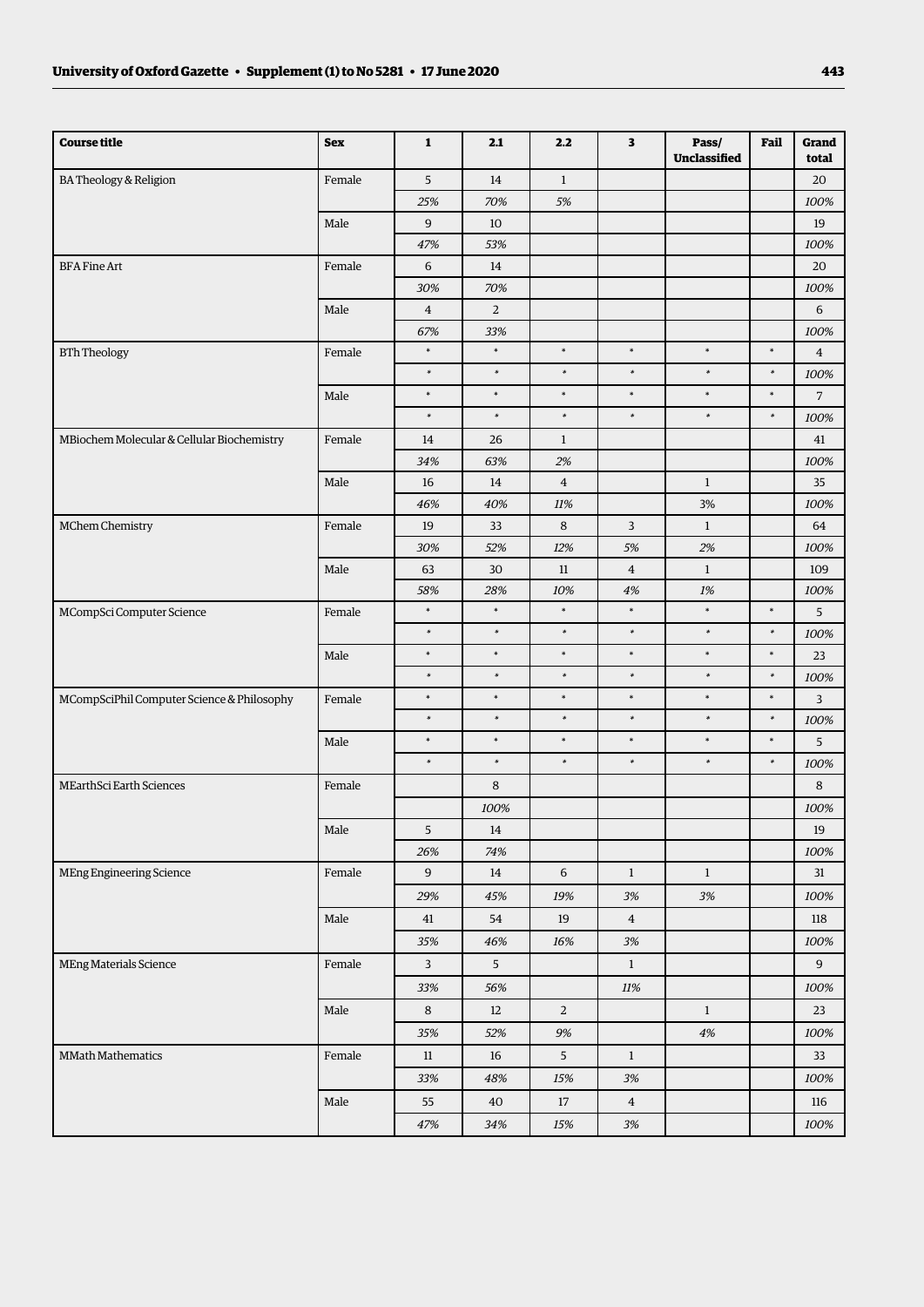| <b>Course title</b>                         | <b>Sex</b> | $\mathbf{1}$   | 2.1    | 2.2            | 3            | Pass/<br>Unclassified | Fail         | Grand<br>total |
|---------------------------------------------|------------|----------------|--------|----------------|--------------|-----------------------|--------------|----------------|
| MMath Mathematics & Statistics              | Female     | $\overline{3}$ | 5      | $\overline{2}$ | $\mathbf{1}$ |                       |              | 11             |
|                                             |            | 27%            | 45%    | 18%            | 9%           |                       |              | 100%           |
|                                             | Male       | 11             | 8      | $\overline{4}$ |              |                       |              | 23             |
|                                             |            | 48%            | 35%    | 17%            |              |                       |              | 100%           |
| MMathCompSci Mathematics & Computer Science | Female     | $\ast$         | $\ast$ | $\ast$         | $\ast$       | $\ast$                | $\ast$       | $\overline{2}$ |
|                                             |            | $\ast$         | $\ast$ | $\ast$         | $\ast$       | $\ast$                | $\ast$       | 100%           |
|                                             | Male       | $\ast$         | $\ast$ | $\ast$         | $\ast$       | $\ast$                | $\ast$       | 34             |
|                                             |            | $\ast$         | $\ast$ | $\ast$         | $\ast$       | $\ast$                | $\ast$       | 100%           |
| MMathPhil Mathematics & Philosophy          | Female     | $\ast$         | $\ast$ | $\ast$         | $\ast$       | $\ast$                | $\ast$       | 5              |
|                                             |            | $\ast$         | $\ast$ | $\ast$         | $\ast$       | $\ast$                | $\ast$       | 100%           |
|                                             | Male       | $\ast$         | $\ast$ | $\ast$         | $\ast$       | $\ast$                | $\ast$       | 10             |
|                                             |            | $\ast$         | $\ast$ | $\ast$         | $\ast$       | $\ast$                | $\ast$       | 100%           |
| <b>MPhys Physics</b>                        | Female     | 9              | 10     | $\overline{4}$ | $\mathbf{1}$ |                       |              | 24             |
|                                             |            | 38%            | 42%    | 17%            | 4%           |                       |              | 100%           |
|                                             | Male       | 50             | 38     | $\overline{7}$ |              |                       |              | 95             |
|                                             |            | 53%            | 40%    | 7%             |              |                       |              | 100%           |
| MPhysPhil Physics & Philosophy              | Female     | $\ast$         | $\ast$ | $\ast$         | $\ast$       | $\ast$                | $\ast$       | 2              |
|                                             |            | $\ast$         | $\ast$ | $\ast$         | $\ast$       | $\ast$                | $\ast$       | 100%           |
|                                             | Male       | $\ast$         | $\ast$ | $\ast$         | $\ast$       | $\ast$                | $\ast$       | $\overline{4}$ |
|                                             |            | $\ast$         | $\ast$ | $\ast$         | $\ast$       | $\ast$                | $\ast$       | 100%           |
| <b>Total students</b>                       |            | 1,126          | 1,774  | 146            | 26           | 6                     | $\mathbf{z}$ | 3,080          |
| Percentage total                            |            | 37%            | 58%    | 5%             | 1%           | 0%                    | 0%           | 100%           |